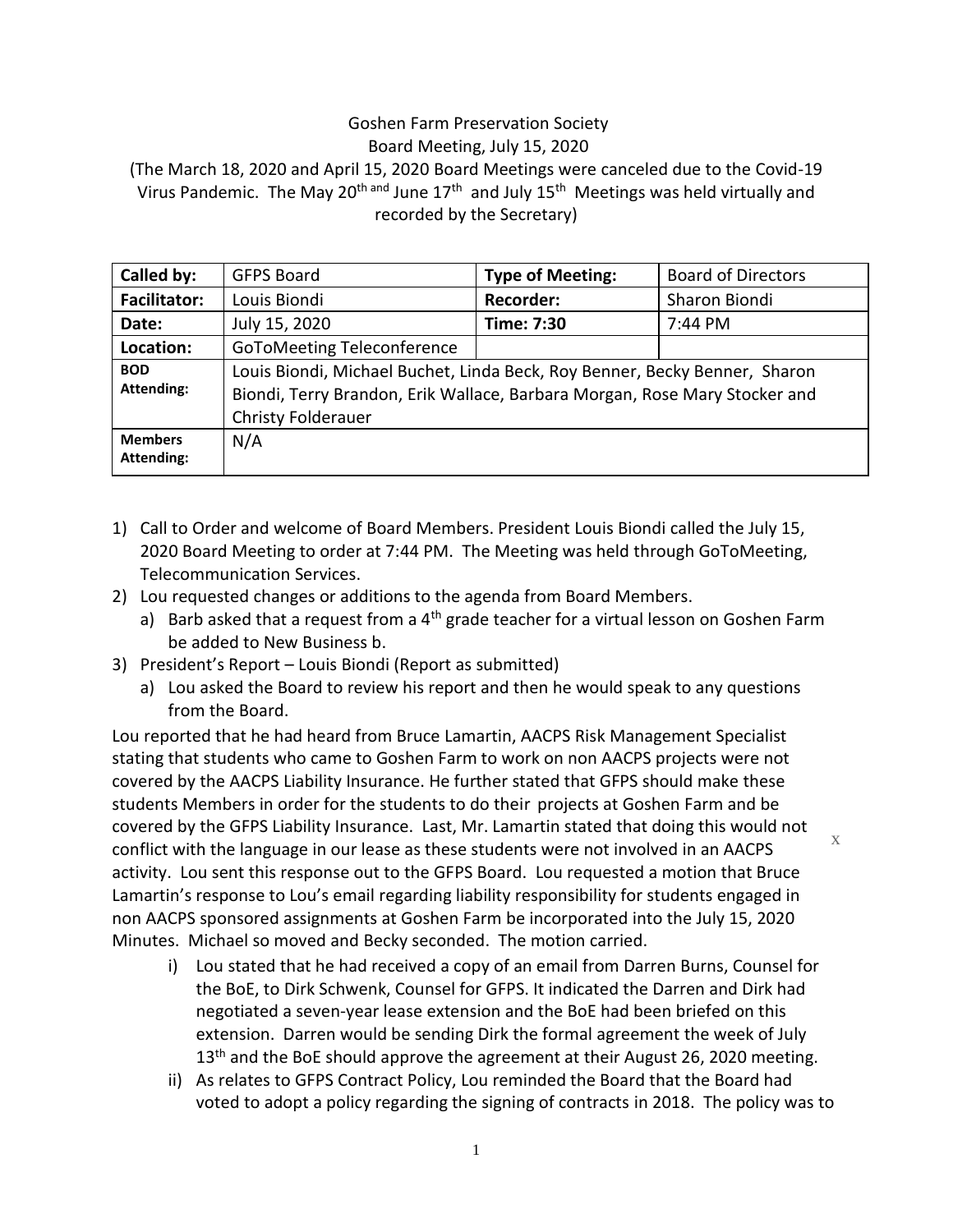be put in language to add to the Society's By-laws and voted on by the Membership at the 2019 Annual Membership Meeting. As this did not happen, Lou suggested that the language adopted in 2018 should be used for the starting point for the Contract Policy Ad hoc Committee. Lou has asked Michael, Becky, and Christy to serve on this committee and they have agreed.

- b) Vice President's Report Michael Buchet (Report as submitted)
	- (1) Michael discussed the continuing process of entering information into the new Quick Books System. Michael asked for informational consistency. Please print copies of financial information such as copies of a check on a full sheet. This helps with filing and keeping information together. He also requested that dating these sheets should be four digits for the year, two digits for the month and two digits for the day (example: 2020-08-12 ). Last he requested complete first and last name for entry into Quick Books be on every document submitted.
	- (2) Michael received an invoice ( #18265 ) for \$450.00 from Design Architect, Amy Taylor for her revised Farm House scale drawings. The Board had found some errors and Michael gave the corrections to Amy Taylor who then revised her drawings. Michael included the invoice and the scale drawings in his report packet for Board discussion. Unfortunately the Board did not receive Michael's report or these papers. He will send out again.
	- (3) Michael is investigating a better teleconferencing system besides GoToMeeting. He is especially looking for a forum that allows vote tallying for purposes of clarifying votes on motions, etc.
	- (4) Michael has completed his interviews with five CPAs. They are all QuickBooks pro advisors and all have small business and nonprofit experience. Some have construction project accounting experience for grants. He has received quotes from three. One is no longer being considered and he is waiting on Ken Burton for his quote. Michael sent a copy of their cost quotes to do the Quick Book setup completion, taxes etc. to the Board. Michael reviewed the three quotes he received. Quotes received and duties performed varied from accountant to accountant. Discussion ensued.
	- (5) Michael went back to the topic of hiring an accountant. Lou suggested that our budget did not include contracting for this service and some of the quotes are very "open ended" making comparisons difficult. Michael suggested that we have a Board Meeting with each accountant. Lou agreed that this might help define the quotes submitted by each accountant so we can make an informed decision. Lou directed the Board to review everything Michael has sent out regarding his accountant search and Barb Morgan's email attempting to do a comparison (Ken Burton's quote for services was attached to Barb's email in a response from Michael.). If there are questions after reviewing these quotes, then Board Members should send these questions out to all Board Members. When we have compiled these questions from the Board we will be ready to teleconference with each accountant and hopefully answer these questions.
	- (6) (This report, June 17, from Michael is being left in these July Minutes so that it becomes an **Action Item** as Dave Wallace, PE and Amy Taylor, Architectural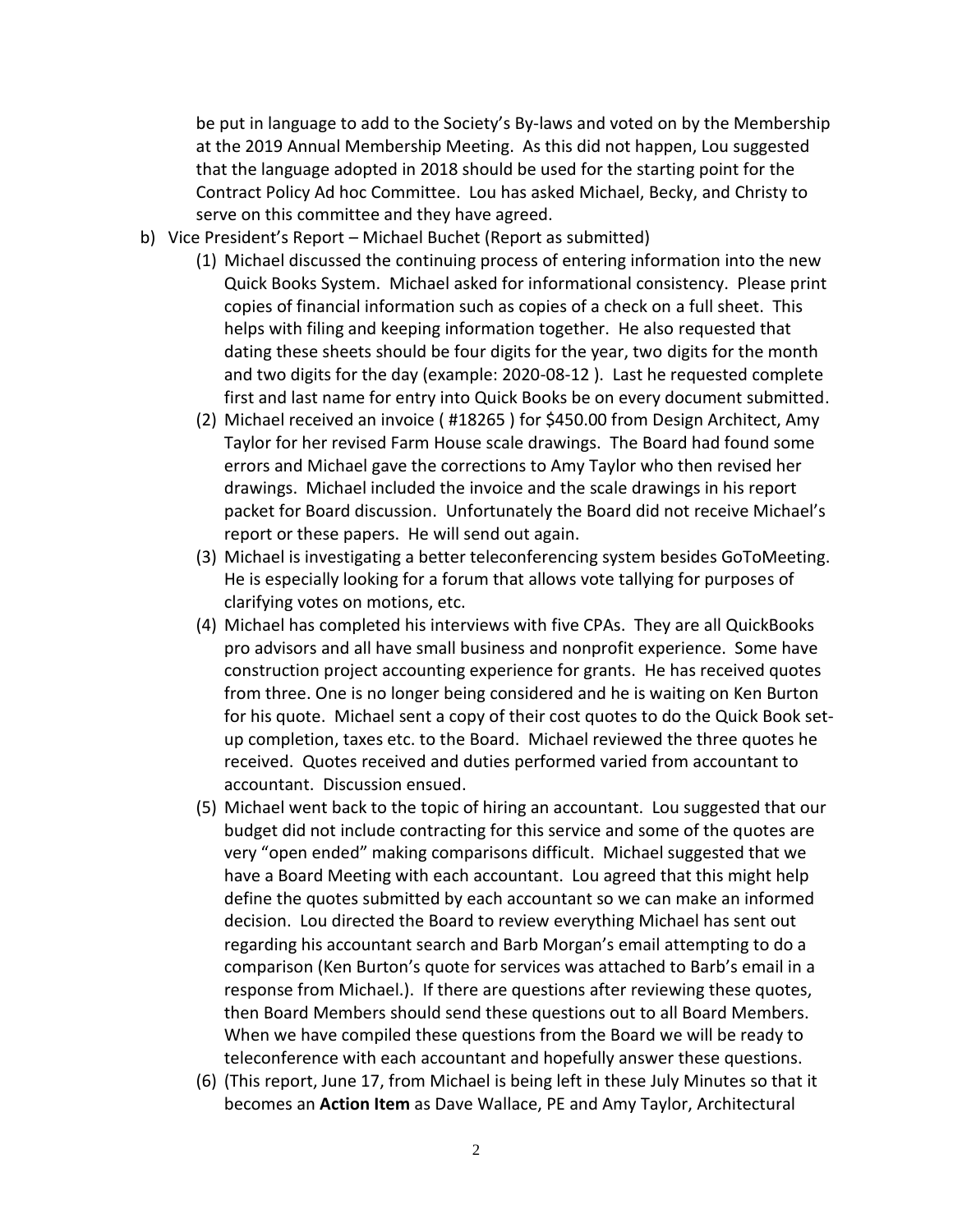Designer did not respond to Michael's request for formal proposals). Michael reported that on his meeting with Engineer, Dave Wallace and Architectural Designer, Amy Taylor, at the Farm House (Lou Biondi and Roy Benner also attended) January 2020, he asked both Dave Wallace and Amy Taylor to send us proposals. He also asked Dave Wallace to give us a "load bearing" report for visitors and furniture. Should involve email, phone calls and possibly a virtual meeting. **(Action Item: 398-07-20)**

- 4) Treasurer's Report Christy Folderauer (Report provided under separate cover)
	- a) Erik Wallace made a motion to "table" the June, 2020 Treasurer's report until we have the reconciliations, customer detail, sales details and the summaries available to us. The motion was seconded by Linda Beck. (The Board already tabled the Treasurer's reports from February, March, April and May at the May Board Meeting.) Discussion ensued. Becky had a question regarding a debit that was made in May. Michael responded that that amount was transferred to Savings by the Treasurer per our Board decision to move 25% of GFPS net income annually to the Savings Account. The motion carried. The balance in the checking account for June 30, 2020 was \$35,688.78.
- 5) Review/Approval of Minutes June 17, 2020 Board Meeting Minutes
	- a) Erik made a motion to accept the June 17, 2020 Board Meeting Minutes with corrections. Michael seconded. There were five corrections to the Minutes. Becky still has questions about a website payment of \$156.00. This does not match any website related payments listed in Recurring Actions. Sharon will send Christy an email regarding this payment in order to verify what it was and if this needs to be updated on Recurring Actions. Sharon asked Erik if there were Beekeeper names that should be added to Recurring Actions. Erik stated that Kassie Shetler and Joyce Gooldy are new Bee Keepers. The motion to approve the Minutes with corrections carried.
- 6) Committee Reports
	- a) Building & Maintenance (Vacant)
	- b) Communications Barbara Morgan (Report as submitted)
		- i) Barb reported that she has nothing to add to her report. There were no questions.
	- c) Education Committee Terry Brandon (Report as submitted)
		- i) Terry had nothing to add to his report.
	- d) Events Erik Wallace (Report as submitted)
		- i) Erik reported he has nothing to add to his report. He stated he believed that the Board concurred with Scott Powers' decision to cancel the remainder of the Summer Concert Series based on the Governor's and the County Executive's policy regarding outdoor gatherings during the Covid-19 Pandemic. Scott gave the bands 10 days' notice of the cancellation.
		- ii) Michael stated that per his conversation with our Attorney, Dirk Schwenk, we need to "memorialize" our policy on cancellations (not just for the Concert Series due to Covid-19) but a general policy regarding contracts verbal or written. This should be part of the Contract Ad hoc Committee's agenda.
	- e) Financial Development Lou Biondi (Report as submitted)
		- i) Lou has nothing to add to his report. There were no questions.
	- f) Garden Bob Nestruck (Report as submitted)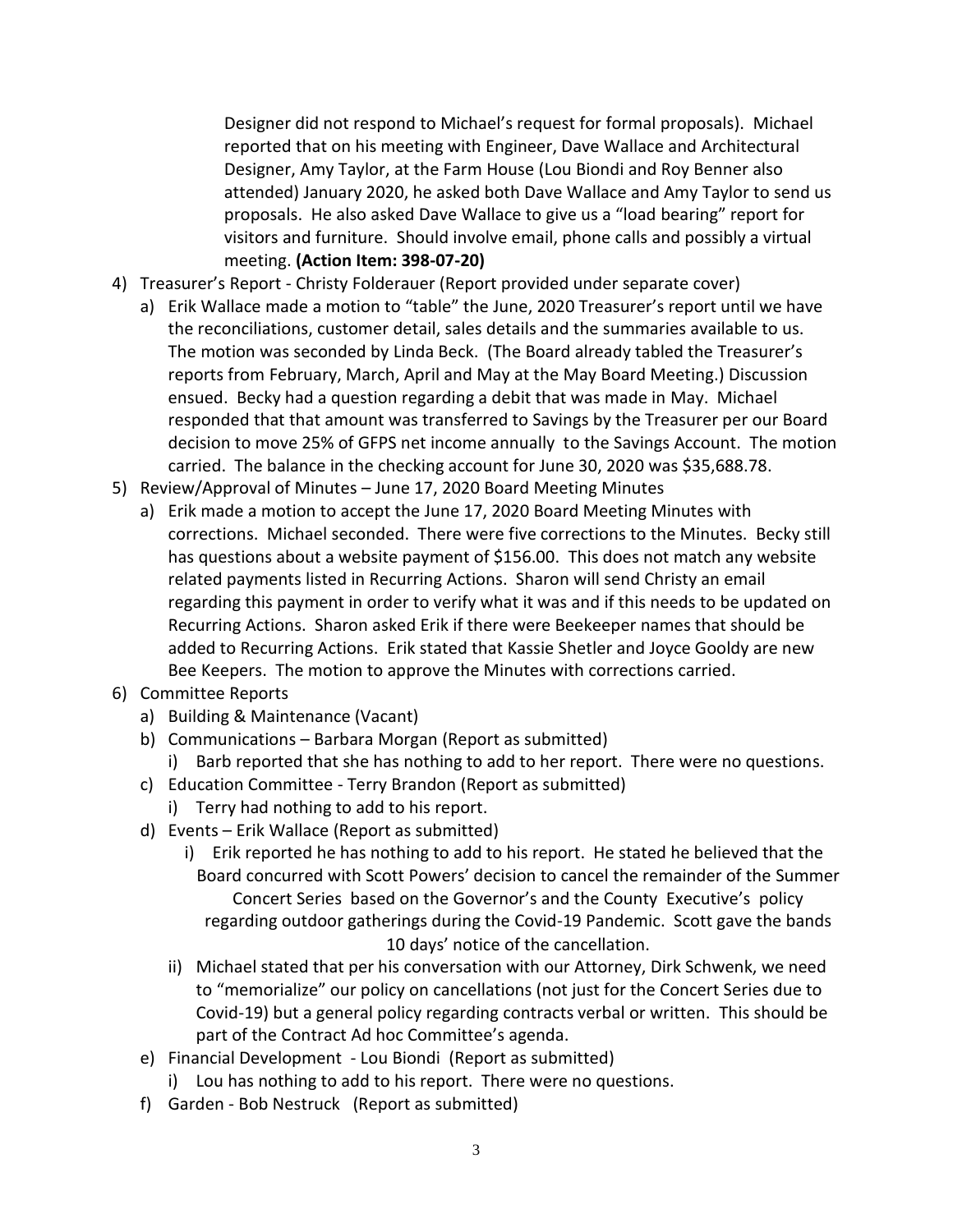- i) Bob submitted his report but was unable to "attend" this Meeting.
- g) Grounds Roy Benner (Report as submitted)
	- i) Roy reported that Member Bill Hays has been assisting him with grounds work averaging three days a week trimming the grounds, trails, correcting the mulching around the Memorial Grove trees and installing a new pipe foundation for the Martin House.
	- ii) Bill Hays, Paul Bunting and Roy moved two large file cabinets that were donated to the Farm House Pantry.
	- iii) The Gravely Mower continues to have numerous problems.
	- iv) Nathan Cavaliere, a student at BHS is performing Service Learning Hours at Goshen Farm. He is currently working on cleaning up the compost area clearing weeds and sifting compost. Terry or Roy will sign a monthly report for his school record of CS hours.
	- v) Barb mentioned to Roy that she is sending him an email with name and contact information from another young man who needs 20 Community Service hours. Roy stated that he is currently supervising three people doing service and he doesn't feel he or Terry are able to supervise another person. Lou mentioned he sent Roy an email regarding a Doug Dawson who needs Community Service hours. Lou is willing to supervise both of these people if he can arrange for them to come and work the same hours. Lou asked Roy for a list of assignments and Lou will contact them and let them know that they have to become Members so that they are covered by our Liability Insurance before they come to Goshen Farm to work.
	- vi) Last, Roy let the Board know that an anonymous donor is willing to donate \$2000.00 towards the purchase of a new mower. Roy shared the two mower cost-outs that he has narrowed his search. Both are giving GFPS discounts and the donated money will bring the cost down significantly. Michael has stated that we did not budget for a new mower in 2020. Lou stated that we will have to look for ways that we can purchase a mower. Roy will send the two final costs for the two mowers to the Board tomorrow.
- h) History & Research Scott Powers (No report submitted)
	- i) Scott did not attend the Meeting.
- i) Membership -Becky Benner (Report as submitted)
	- i) Becky is working on the kayak ticket emails to update data base for the Mail Chimp List and send to Shannon at Color Fire.
	- ii) Becky is working on the revisions and edits to the GFPS Committee Chairs Guidelines.
	- iii) Last Becky continues to review our GFPS Website page by page looking for errors or updates. Lou suggested that Becky send edits and corrections directly to Shannon (per Shannon's suggestion).
	- iv) Becky's report shows 176 Membership Units for 2020.
- 7) Review of Action Items and Recurring Action Items
	- a) Five Action Items were completed and one Action Item was marked OBE.
	- b) Sharon will update Selective Insurance Policies information and put on Recurring Actions when she gets the payment amount and payment schedule from the Treasurer.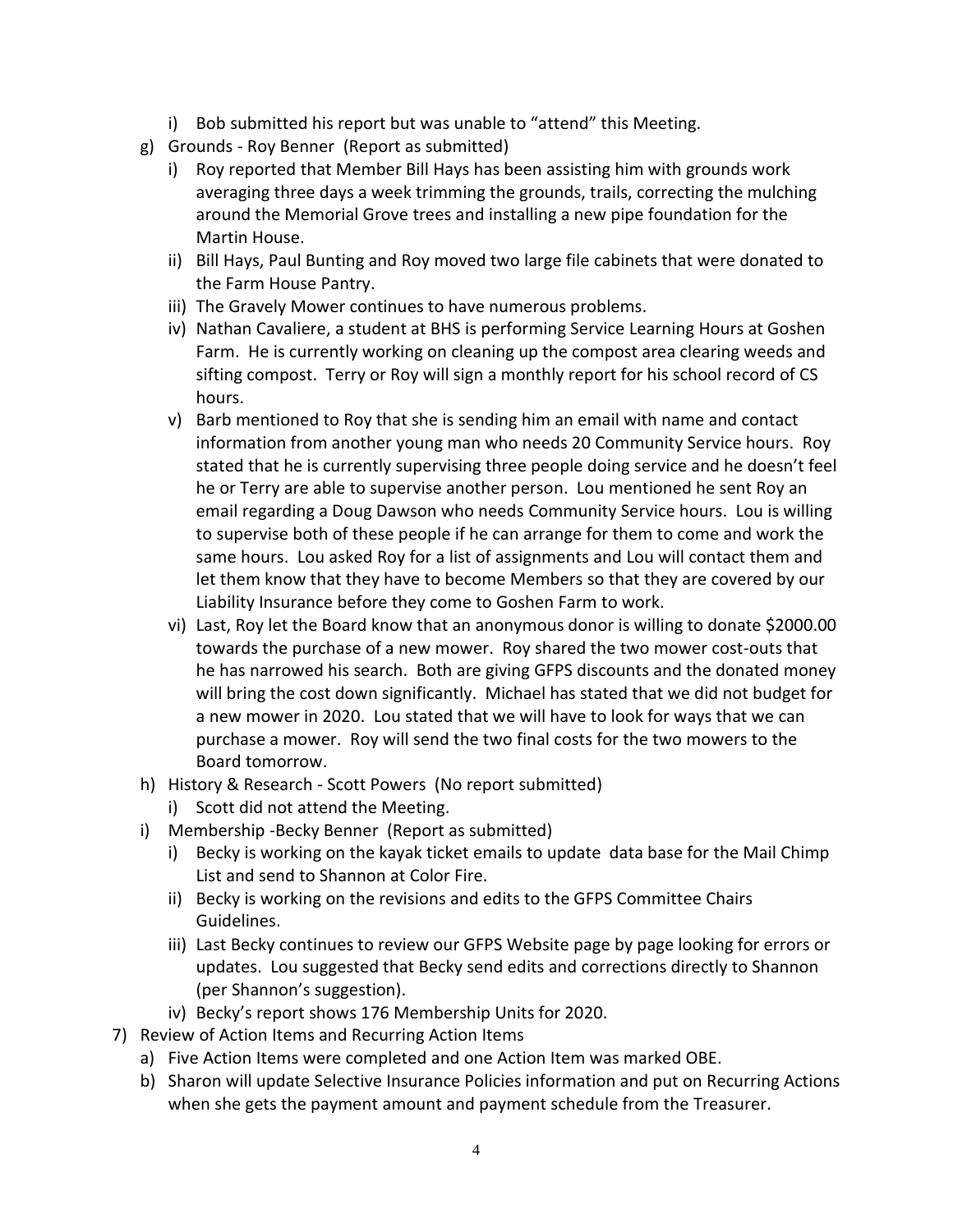- c) Lou brought up **Action Item 395-06-20**. He contacted Bruce Lamartin and Bruce said if a teacher was at Goshen Farm with a student(s) they are covered under AACPS Liability Insurance. There is nothing that stops their parents from suing. Additionally, if a Member of GFPS is working on a non AACPC Program, there is nothing to stop a parent from suing GFPS. As part of a recognized AACPS activity the issue that Education Chair, Terry Brandon, brought up at the May Board Meeting is: If students are part of a AACPS Program (The Environmental Literacy Program) working on a Hydroponics Project, and the students are up at Goshen Farm working independently without supervision on site of AACPS personnel, then do they need to become Members? Discussion ensued. The matter was not resolved.
- d) As relates to **Action Item: 397-06-20**, Lou sent out an email requesting that Board Members volunteer to serve on the Contracts, Proposals and Payment Schedule Policy Ad hoc Committee. He heard back from Michael Buchet only. During this discussion, he asked Becky and Christy if they would serve on this Ad hoc Committee and they agreed to serve. Lou will serve as well.
- e) As relates to the **Recurring Action for Selective Insurance,** Michael asked why this information was not on **Recurring Actions**, Sharon explained that she cannot complete this until she has received the payment amounts and payment dates for our two policies. Christy stated she would send this information out to me tomorrow. Lou also asked Christy if she could check on having the AACPS as a co-insured on our Selective Policy. Christy will talk to Robert Ehm about this as well.
- 8) On-going Business
	- a) Board pictures will be taken when we convene a regular Meeting.
	- b) Summer Concert Series has been cancelled for 2020.
	- c) Lou sent out an email response from Carol Benson regarding the Four Rivers Area boundary expansion status to the Board.
	- d) Lou sent out to the Board Darren Burns update on our Lease extension which will be voted on at the August 26, 2020 BoE Meeting.
	- e) Matching Grant update -Lou commented that he received a generous \$500.00 check from Dirk Schwenk for our Matching Grant. For documentation purposes, Dirk sent Sharon Biondi an email verifying that his donation was for the Matching Grant. (Sharon forwarded Michael this email to provide Matching Grant documentation for the donation.) Lou has asked Shannon from Color Fire, to work out the issue with the drop down button that says "Matching Grant".
	- f) Lou also asked Becky if she had gotten back a response from AACPS regarding getting their signage used on AACPS property. She has not.
	- g) Michael presented Amy Taylor's invoice for the final architectural drawings. He put the drawings on the screen for viewing. Discussion moved to New Business, d.
- 9) New Business
	- a) Lou asked Becky about her ongoing search for a "waiver" that we could use at events. Becky stated that Lou Facciponi, in an email, suggested that GFPS have a "waiver" to present to visitors at Goshen Farm events; particularly covering liability for Covid-19 exposure. Becky has gathered four examples of "waivers" from different organizations. Her scanner is currently inoperative and she will send these examples out to the Board